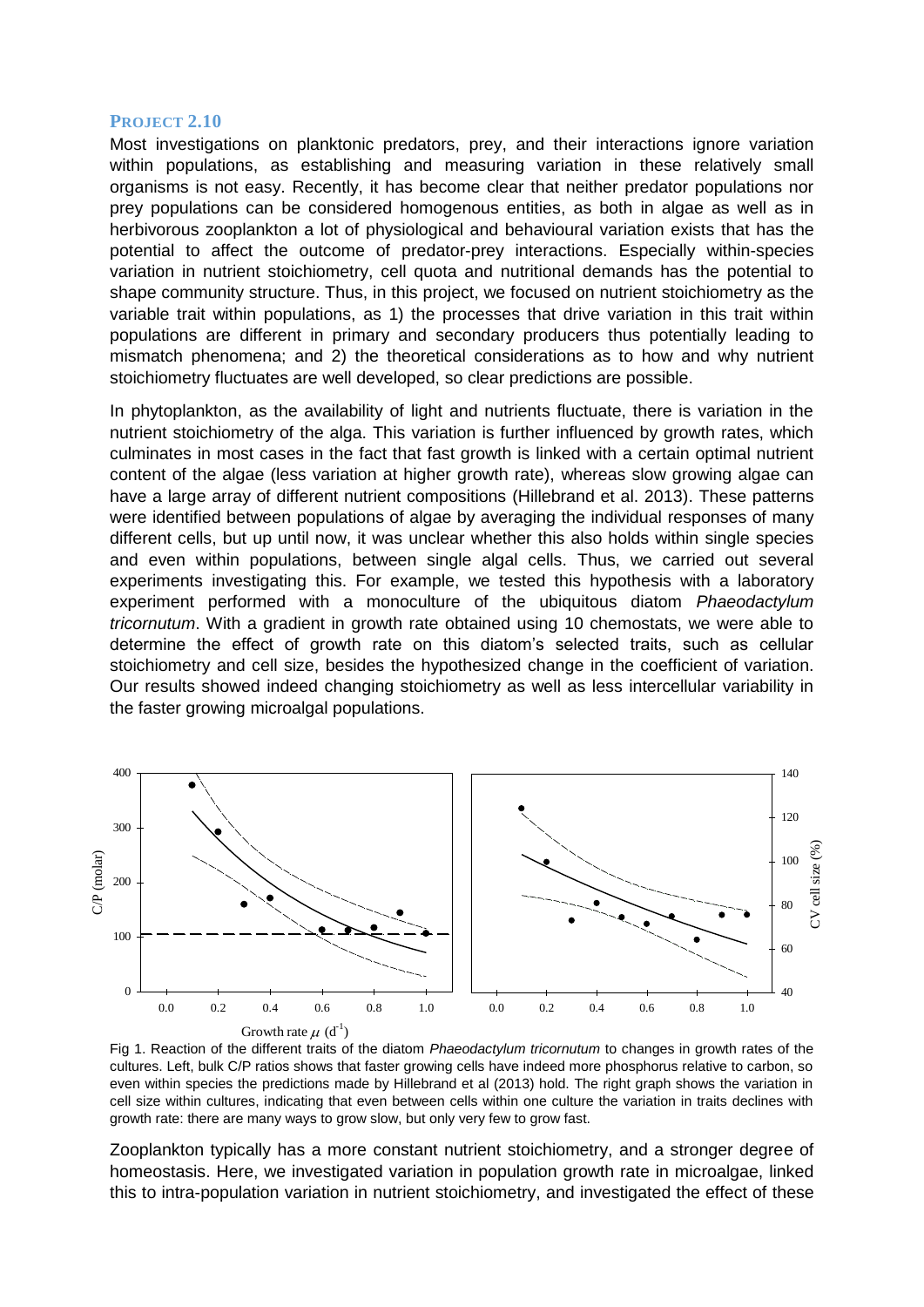growth rate-induced variations in cell nutrient quota on growth and dynamics of predators. If intra-population variation in nutrient stoichiometry increases with slower algal growth rates, we predicted that this will potentially lead a gradient of different food sources (with different stoichiometry) being available. Hence, we carried out different experiments to test this. At the moment of writing this report these are all still in the process of being analysed. Based on our findings that the growth rate of the algae affects their stoichiometry, and that this has consequences for heterotrophs, we investigated the impact of changing growth rates on the population growth rate of the dinoflagellate *Oxyrrhis marina* feeding on differently grown algae (*Rhodomonas salina*). As expected, we observed a gradient of C/P ratios in the algae with growth rate; this gradient was mirrored in the grazers. The growth rates of the grazers were not affected by the growing conditions of the algae, potentially because they were fed ad libitum, and as a result even at the low growth rates there were enough high quality particles available, as variation within the cultures was much higher here. In fact, we did observe selective feeding towards the faster growing algae.

Further, we fed differently grown algae to natural microzooplankton populations taken from the Helgoland Roads LTER. We hypothesized that depending on the growth rates of the algal cultures, their variation should be different and as a result, the diversity of grazers being able to survive on the slower growing algae should be higher. No data are available from these studies yet.

Finally, we analysed the changes in the phytoplankton community off Helgoland using a trait based approach, i.e. instead of studying the way and wane of different plankton species we investigated the changes in traits over the years. Using a trait-based approach, we examined changes in the functional structure of the southern North Sea phytoplankton over the past five decades in relation to environmental conditions. We identified a sudden shift in functional structure between 1998 and 2004. Early in the 2000's, the phytoplankton functional structure shifted from slow growing, autumn blooming, mixotrophic organisms, towards earlier blooming and faster-growing microalgae. Warming and decreasing dissolved phosphorus concentrations were linked to this rapid reorganization of the functional structure. We identified a potential link between this shift and dissolved nutrient concentration, and we hypothesise that organisms blooming early and displaying high growth rates efficiently take up nutrients which are depleted for late bloomers. Moreover, we identified that the abovementioned functional change may have bottom-up consequences, through a food qualitydriven negative influence on copepod abundances.

In short, using several different approaches we were able to show how strongly a large range of characteristics of primary producers is affected by growth rate, and that these changes in the algae can have potential repercussions for their grazers, ultimately with the potential of changing functional composition, impacting both food-web structure and biogeochemical cycles.

- Di Pane, J., Wiltshire, K.H., McLean, M.J., Boersma, M. & Meunier, C.L. Environmentally induced functional shifts in phytoplankton and their potential consequences for ecosystem functioning. Submitted to Global Change Biology. Aug, 2021.
- Groß, E., Boersma, M. & Meunier, C.L. **2021**. Environmental impacts on single-cell variation within a ubiquitous diatom: The role of growth rate. PLoS ONE 16: e0251213. DOI: 10.1371/journal.pone.0251213.
- Herstoff, E.M., Baines, S.B., Boersma, M. & Meunier, C.L. Does prey elemental stoichiometry influence copepod swimming and behavior over ontogeny? **2019.** Limnol Oceanogr 64:2467-2477*.* DOI: 10.1002/lno.11198